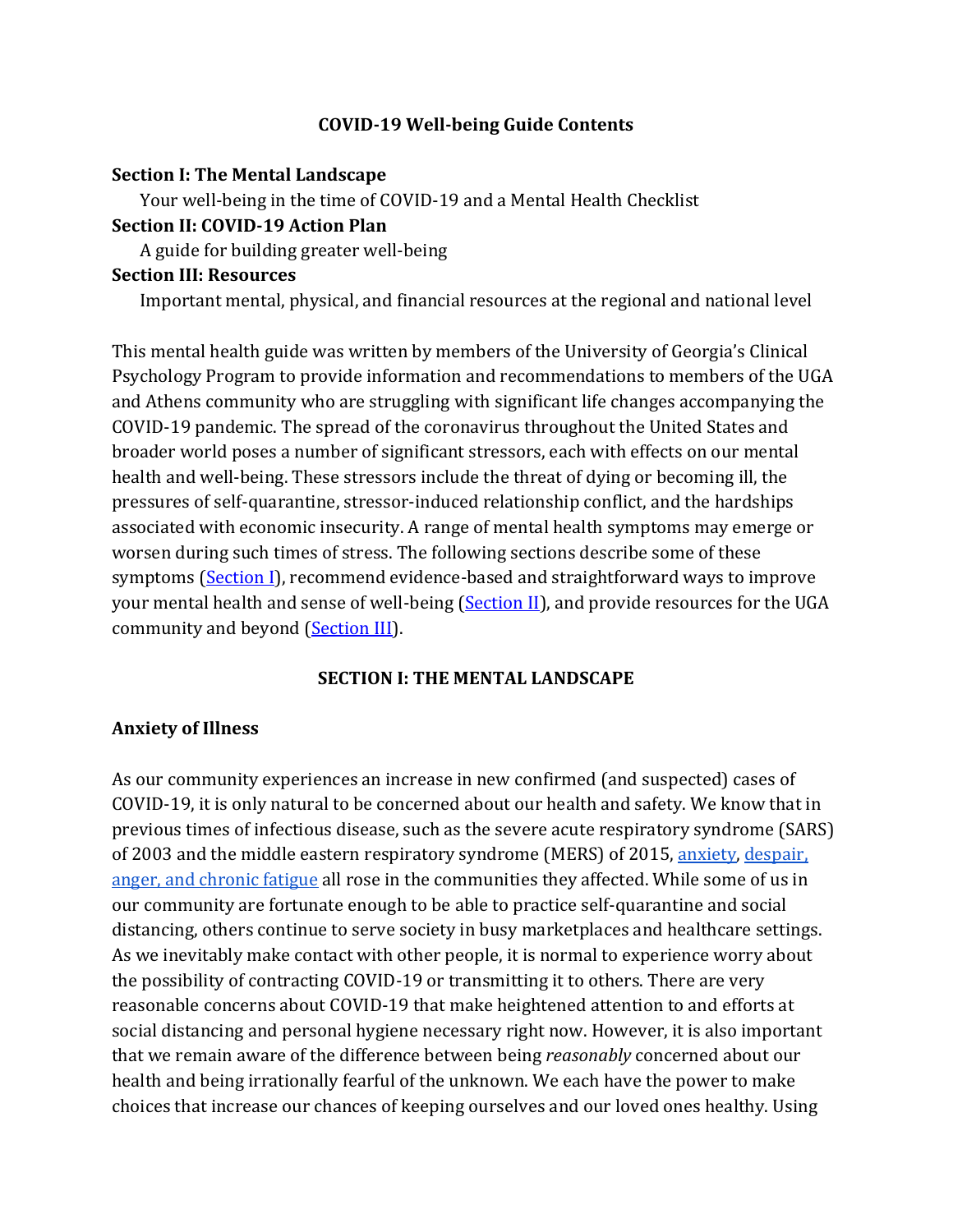appropriate hygiene (e.g., washing hands for 20 seconds or more), refraining from being in close physical proximity with others, and taking steps to protect loved ones (e.g., disinfecting common areas) can make us feel more confident that we are taking the proper steps to ensure our sense of safety.

## **Financial Stress**

Many in the Athens community rely on UGA students and faculty as sources of economic vitality, and social distancing has already impacted the health of the hospitality, entertainment, and other service industries we know and love. Students who were working at UGA may have lost important sources of income, and some have found themselves relying on families who have themselves been financially affected during this time. Being unemployed can cause emotional distress in a number of ways, including depriving individuals of social contact, status, activity, and a sense of purpose. Many individuals in our community are concerned about job insecurity amidst growing layoffs and lowered commerce. These concerns are understandable because job insecurity is related to anxiety, depression, and decreases in well-being. There are numerous stressors during this period, including financial stress and those stressors involving unplanned responsibility for the care, support, and protection of family members. Lowering financial stress through utilizing available support from governmental and family resources (see Resources below) will allow us to productively accomplish our goals during these uncertain times.

## **The Psychological Effects of Quarantine**

New county, state, and national policies around sheltering in place, self-quarantine, and social distancing practices are very much at odds with the social lives of many Americans. These policies can feel restrictive in ways that can hurt our spirit, especially as spring and summer are typically periods of increasing activity. In previous times of infectious disease outbreak, quarantining produced higher levels of exhaustion, isolation, irritability, insomnia/sleep problems, stress, anxiety, and anger. These negative emotions and psychological symptoms have historically been the highest among individuals who thought they had been in contact with confirmed infectious cases, but individuals with no suspected contact also showed elevated depression. Quarantining may also affect our mental and physical health by leading to social isolation and loneliness, and by stopping our routines that have been important to our health and well-being, like going to the gym or church, walking a dog, participating in extracurricular activities, and being with our friends. Therefore, it is important that we work hard and think creatively to develop new ways of meeting our basic human needs for social support, activity, purpose, and exercise under these new conditions to maintain our mental health.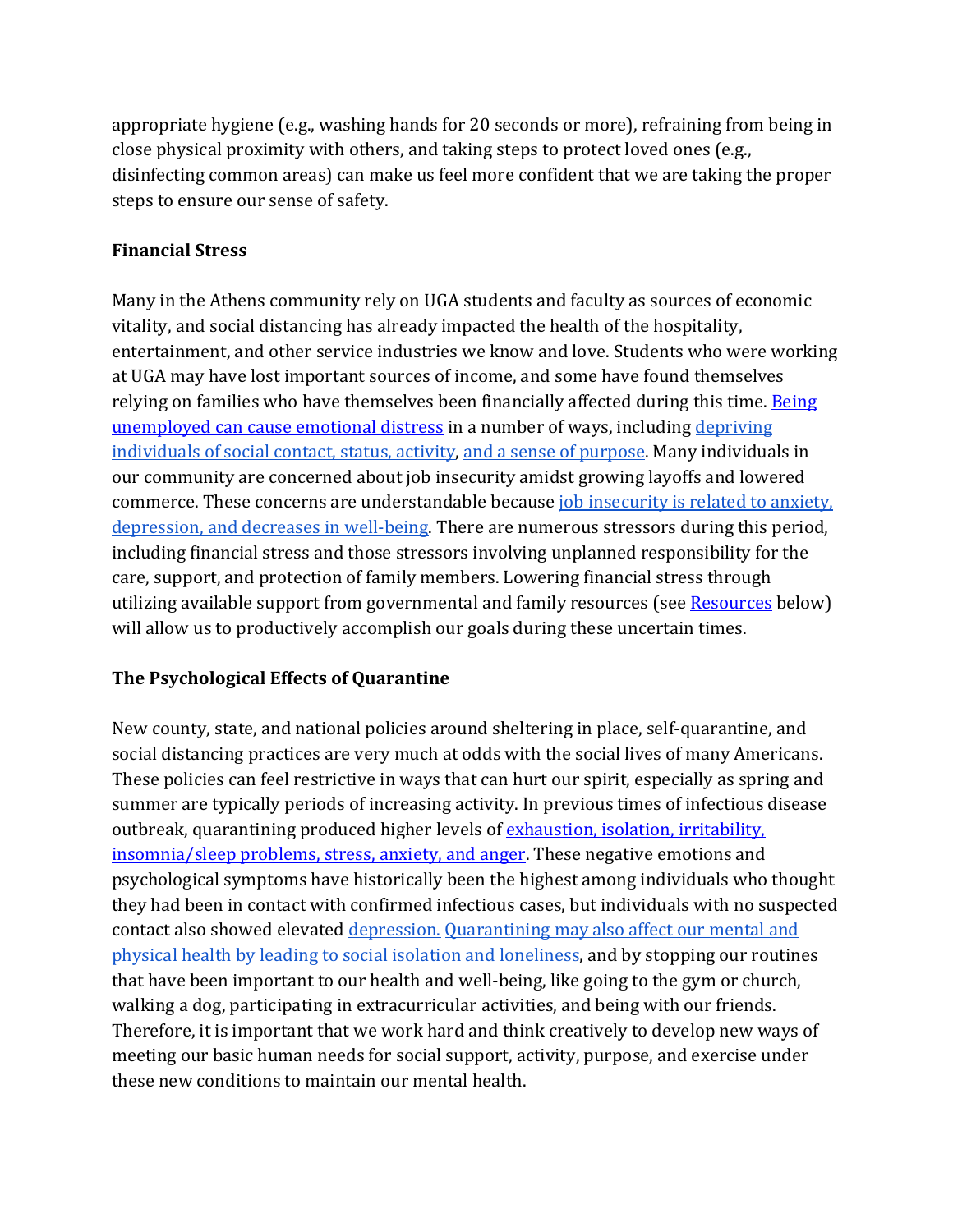Many of us are practicing quarantine with roommates, partners, friends, and family members. It can be a challenge to be in close proximity with others for prolonged periods while learning to cope with COVID-19-related stressors. Disagreements about effective social distancing, hygiene, sharing limited resources (e.g., toilet papers; tablets; televisions) and our general preparedness (e.g., food, toiletries) can lead to conflict. In these circumstances, you may find yourself feeling frustrated with others' behavior. During this time, communication that reflects our opinions and supports overall harmony can be most helpful. 

Those in relationships involving a history of domestic violence or abuse are particularly vulnerable and should take extra care in choosing safe environments, to the extent possible. Many people experiencing COVID-19-related stressors may feel that they are losing control over their lives. Under circumstances of heightened stress, individuals with aggressive tendencies may be more likely to exert control over people around them. If you or someone you know is in an unsafe living environment, consider reaching out to mental health professionals for guidance (see **Resources** below).

## A note to those with pre-existing conditions:

*We encourage those in the community with pre-existing mental health conditions (that is, a psychiatric history of mental illness)* to take extra care with their health and well-being during this time. Such individuals tend to experience more distress during disasters, and may *benefit from greater support from family, friends, and mental health professionals. More information is provided in the Resources below.*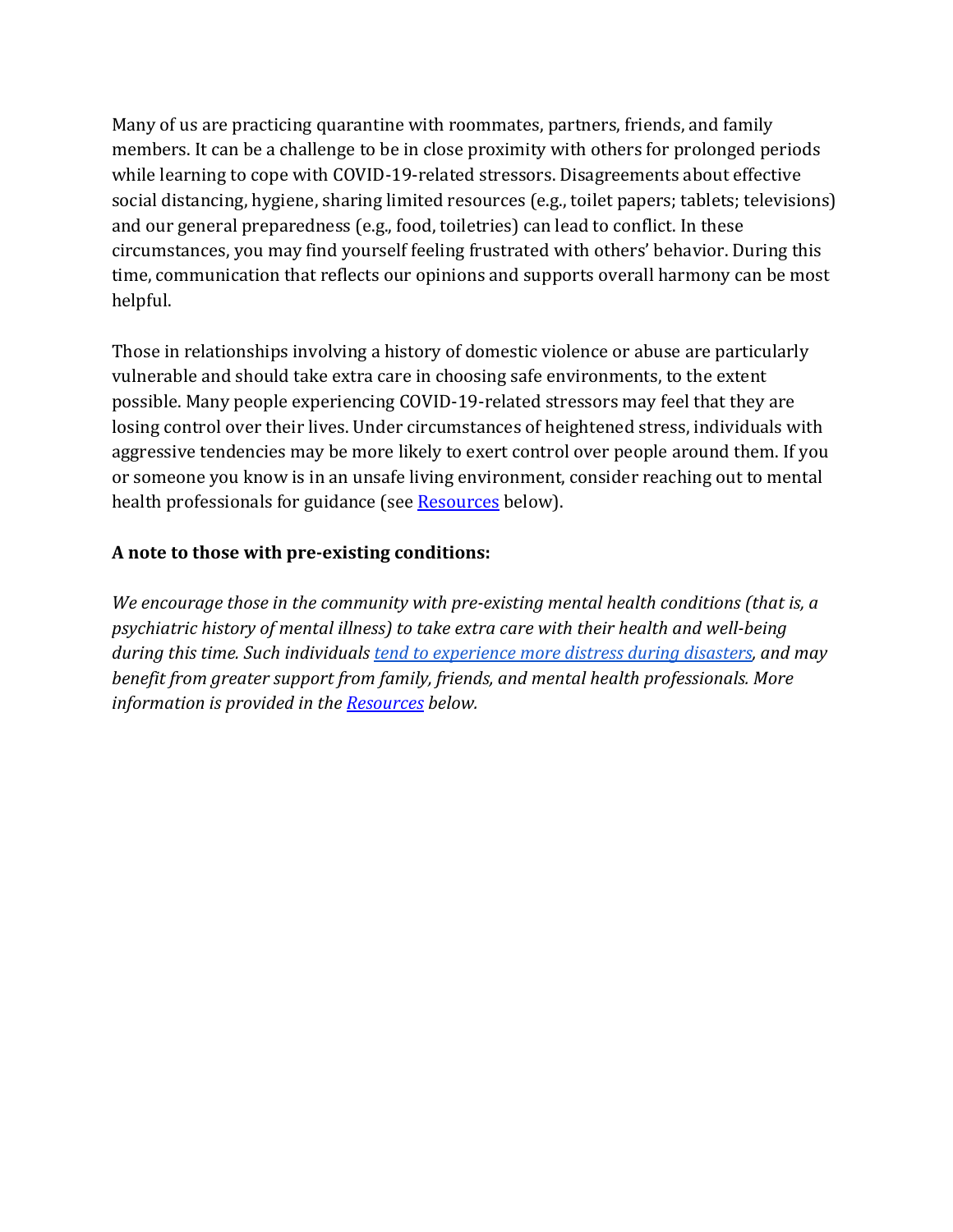#### **MENTAL HEALTH CHECKLIST**

It is normal to experience strong and mixed emotions in response to a distressing event. Because emotions can sometimes be hidden and reactions to the COVID-19 pandemic may differ greatly from person to person, it can be difficult to reflect on how you are doing emotionally. Have *you* taken a moment to consider your emotions during the COVID-19 pandemic? If you are experiencing emotions that are making you uncomfortable, it may be important to explore them in more detail. To get a better idea about how you're responding to the pandemic, complete the ratings below by putting a check mark to indicate the level of intensity for each emotion:

|          | Not at all | Mildly | Moderately | Extremely |
|----------|------------|--------|------------|-----------|
| Anger    |            |        |            |           |
| Fear     |            |        |            |           |
| Sadness  |            |        |            |           |
| Surprise |            |        |            |           |

If you indicated that you are experiencing moderate to extreme levels of intensity for any of the negative emotions listed above, write down how you have been coping to reduce the discomfort caused by them:

 $\_$  $\_$  $\_$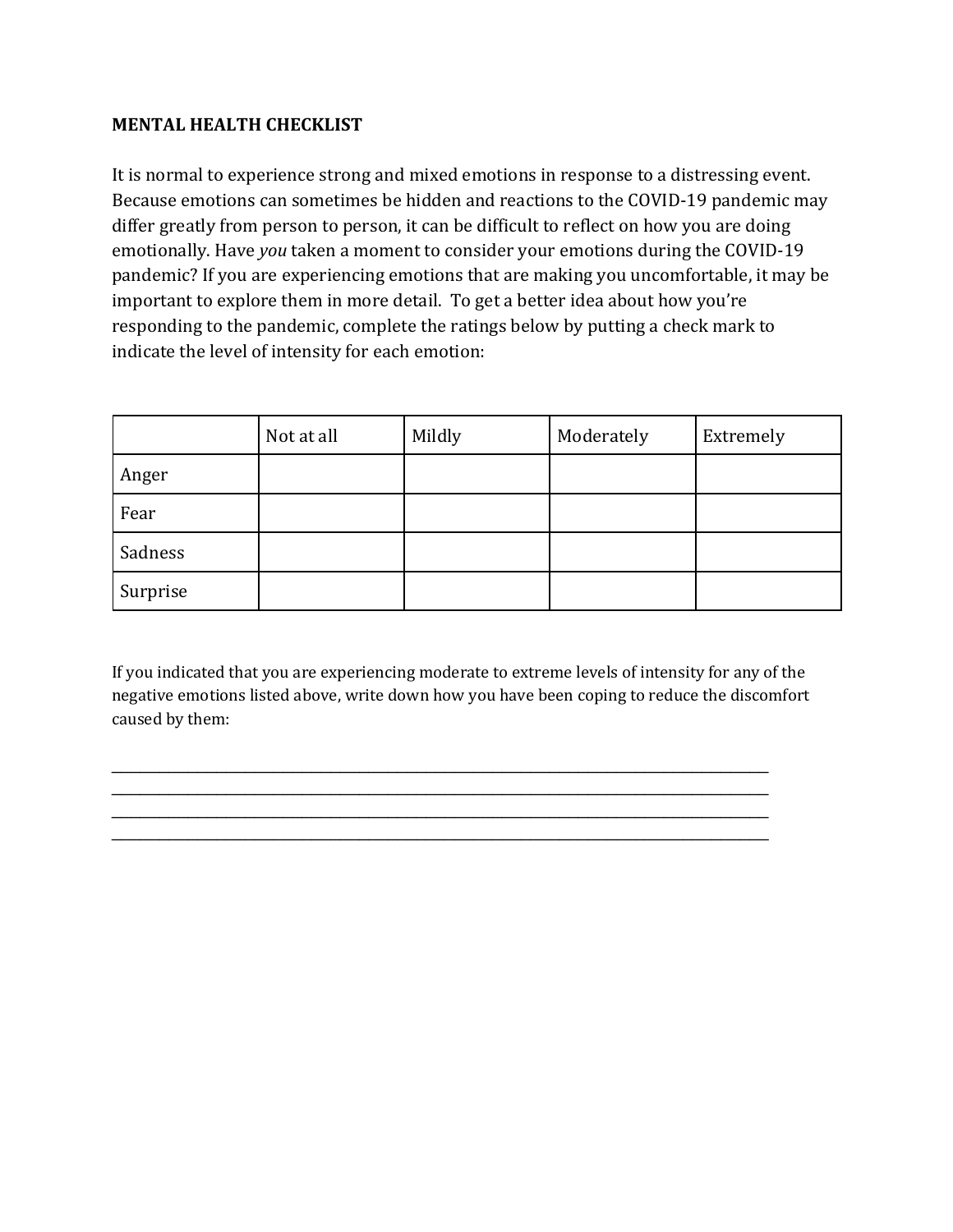#### **SECTION II: COVID-19 ACTION PLAN**

This "action plan" is meant to give you some science-based education about what helps keep *people healthy in stressful times, and to give you space to think about what your own personal* goals and available resources are. What are some things you could do to take care of yourself *during this difficult time?*

#### *PREVENTION*

**Set goals for yourself.** Focus on what you *can* do during this time. Make a schedule for yourself, and plan to:

- $\star$  **Be kind to yourself.** It is normal to feel stressed, anxious or sad, and it can also be normal to feel joy and a whole range of other emotions, in the face of a situation like this pandemic. Sometimes you will not be able to do everything you set out to do and that's okay. Accept where you are and what you have been able to accomplish.
	- $\circ$  What can I tell myself when I need encouragement? \_\_\_\_\_\_\_\_\_\_\_\_\_\_\_\_\_\_\_\_\_\_\_\_\_\_

**\_\_\_\_\_\_\_\_\_\_\_\_\_\_\_\_\_\_\_\_\_\_\_\_\_\_\_\_\_\_\_\_\_\_\_\_\_\_\_\_\_\_\_\_\_\_\_\_\_\_\_\_\_\_\_\_\_\_\_\_\_\_**

- **★ Eat regular healthy meals when possible.** We may be relying more on groceries these days rather than take-out, which gives you an opportunity to be intentional about what you are putting into your body. Choose foods that are full of nutrients and that you enjoy eating. If you hate broccoli, that's ok! Find vegetables and fruits and protein and healthy fat sources that you do like. As you find yourself eating more food at home, preparing big batches of food that don't require too much daily effort can help you keep up regular healthy eating. Remember that healthy food intake is good for healthy immune system functioning.
	- **Some healthy foods that I can eat: \_\_\_\_\_\_\_\_\_\_\_\_\_\_\_\_\_\_\_\_\_\_\_\_\_\_\_\_\_\_\_\_\_\_**
- $\star$  **Move every day.** The gym may be off-limits, but you can still go for a walk outside, do jumping jacks in your bedroom, watch free online exercise classes online, or move your furniture around. Physical exercise is great for positive mood and healthy immune system functioning.
	- **Here are 3 ways I can stay active: 1. \_\_\_\_\_\_\_\_\_\_\_\_\_\_\_\_\_\_\_\_\_\_\_\_\_\_\_\_\_\_\_\_\_\_\_\_\_\_\_\_\_\_ 2. \_\_\_\_\_\_\_\_\_\_\_\_\_\_\_\_\_\_\_\_\_\_\_\_\_\_\_\_\_\_\_\_\_\_\_\_\_\_\_\_\_\_ 3. \_\_\_\_\_\_\_\_\_\_\_\_\_\_\_\_\_\_\_\_\_\_\_\_\_\_\_\_\_\_\_\_\_\_\_\_\_\_\_\_\_\_**
- **★ Keep a routine. Go to bed and wake up around the same time every day.** Our normal routine may have been disrupted, but a consistent sleep schedule can help your sleep quality, which can support your physical and mental health.
	- $\circ$  I plan to go to sleep at \_\_\_\_\_\_PM and wake up at \_\_\_\_\_\_\_AM.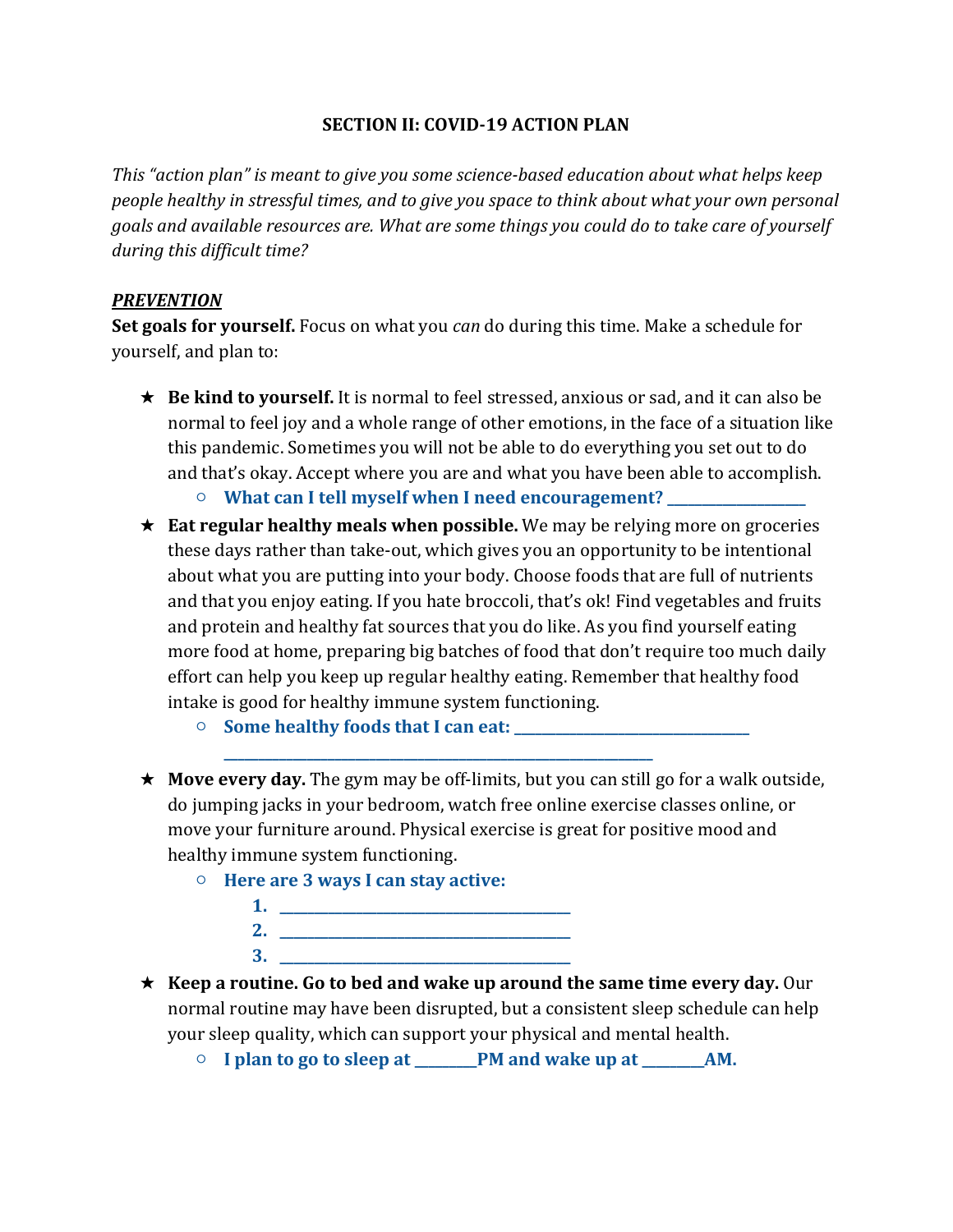- **★ Reach out to family, friends, and colleagues.** COVID-19 is a respiratory infection, it is not a computer virus! So, there's no need to socially distance when it comes to social media. You can schedule a virtual get-together over platforms like Zoom or Skype, or even watch a movie with friends. Try not to give in to social anxiety that might be leading you to avoid social contact right now. There are many people who are bored and looking for something interesting to do.
	- **Who do I want to stay in touch with? \_\_\_\_\_\_\_\_\_\_\_\_\_\_\_\_\_\_\_\_\_\_\_\_\_\_\_\_\_\_\_\_**

**\_\_\_\_\_\_\_\_\_\_\_\_\_\_\_\_\_\_\_\_\_\_\_\_\_\_\_\_\_\_\_\_\_\_\_\_\_\_\_\_\_\_\_\_\_\_\_\_\_\_\_\_\_\_\_\_\_\_\_\_\_\_\_\_**

**\_\_\_\_\_\_\_\_\_\_\_\_\_\_\_\_\_\_\_\_\_\_\_\_\_\_\_\_\_\_\_\_\_\_\_\_\_\_\_\_\_\_\_\_\_\_\_\_\_\_\_\_\_\_\_\_\_\_\_\_\_\_\_\_**

**\_\_\_\_\_\_\_\_\_\_\_\_\_\_\_\_\_\_\_\_\_\_\_\_\_\_\_\_\_\_\_\_\_\_\_\_\_\_\_\_\_\_\_\_\_\_\_\_\_\_\_\_\_\_\_\_\_\_\_\_\_\_\_\_**

- **★ Do activities you enjoy.** Take the opportunity to make the most of your increased time at home. Read, knit, listen to music, play an instrument, take a warm bath, or revisit an old hobby. Give yourself permission to spend time on things you enjoy.
	- **Hobbies I want to spend time on: \_\_\_\_\_\_\_\_\_\_\_\_\_\_\_\_\_\_\_\_\_\_\_\_\_\_\_\_\_\_\_\_\_\_\_**
- **★ Select goals that matter.** Take the opportunity to do something you've always wanted to do but haven't had the time for. Maybe that's drawing, coloring, or painting, getting in better shape by walking or jogging, updating the backyard and gardening, learning a new skill, fixing the car or updating the house, singing, or watching/reading something you've been putting off. There are loads of worthwhile activities that will leave you stronger and wiser after this is all over.
	- $\circ$  **Personal goals I want to spend time on:** \_\_\_\_\_\_\_\_\_
- **★ Limit time spent checking news and social media.** Stay informed, but also know that *constant* exposure to COVID-19 news may not be helpful. Schedule a time to check social media and/or news outlets, rather than checking continuously throughout the day. When you do check into news, take care to connect with highquality content from our nation's experts.
	- **When will I check news or social media? \_\_\_\_\_\_\_\_\_\_\_\_\_\_\_\_\_\_\_\_\_\_\_\_\_\_\_\_\_**

#### *REFRAMING UNHELPFUL THOUGHTS*

Based on decades of research, we know that thoughts have a strong influence on how we feel. Challenging irrational or unhelpful thoughts can help change those emotions.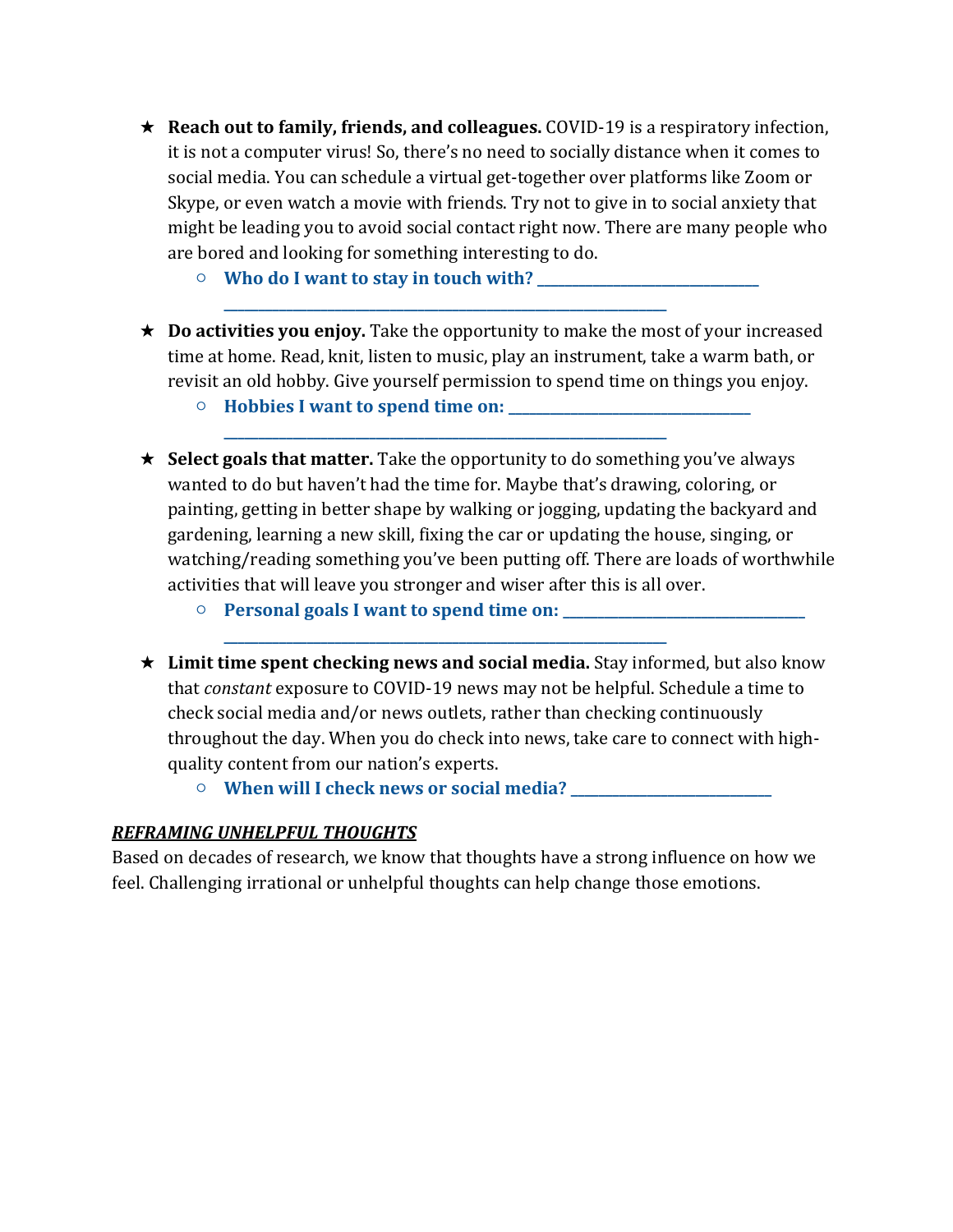

Worry is natural during these times, but it's important to be reasonable about our true level of risk. Here are a few thoughts that might be inaccurate and can lead to unnecessary worry: 

- 1. I am going to die.
- 2. My family members will die.
- 3. I have lost my economic future.
- 4. My immune system is not strong enough to weather this.
- 5. There is nothing I can do to protect myself and those I love in this pandemic.
- 6. My daughter is too reckless, and will contract the illness and die.
- 7. I work as a healthcare worker, and will die, regardless of the safety measures I put in place.

Think of a worrisome thought about the COVID-19 pandemic that's been with you during this time, and use the following questions to challenge it: **My thought:** 

- What evidence goes against this thought?
	- $\circ$  Example: A lot of people who contract COVID-19 are okay.
		- $\blacksquare$  Click here to track recovered cases in real time

**\_\_\_\_\_\_\_\_\_\_\_\_\_\_\_\_\_\_\_\_\_\_\_\_\_\_\_\_\_\_\_\_\_\_\_\_\_\_\_\_\_\_\_\_\_\_\_\_\_\_\_\_\_\_\_\_\_\_\_\_\_\_\_\_\_\_\_\_\_\_\_\_\_\_\_\_\_\_\_\_\_\_\_\_\_\_\_\_\_\_\_\_\_\_\_\_\_\_\_**

- $\circ$  Example: I am actually self-quarantining very effectively, and I have a strong immune system
- Am I only thinking about the negative?
	- $\circ$  Example: I am only watching negative news, but missing out on the positive ones (e.g., benefits of quarantine on nature).
- $\bullet$  Am I falling into catastrophic thinking (i.e., thinking the worst)?
	- $\circ$  Example: Yes, I may have been exposed, but I have been fine for the past seven days and been keeping myself safe since.
- Am I failing to see the positive?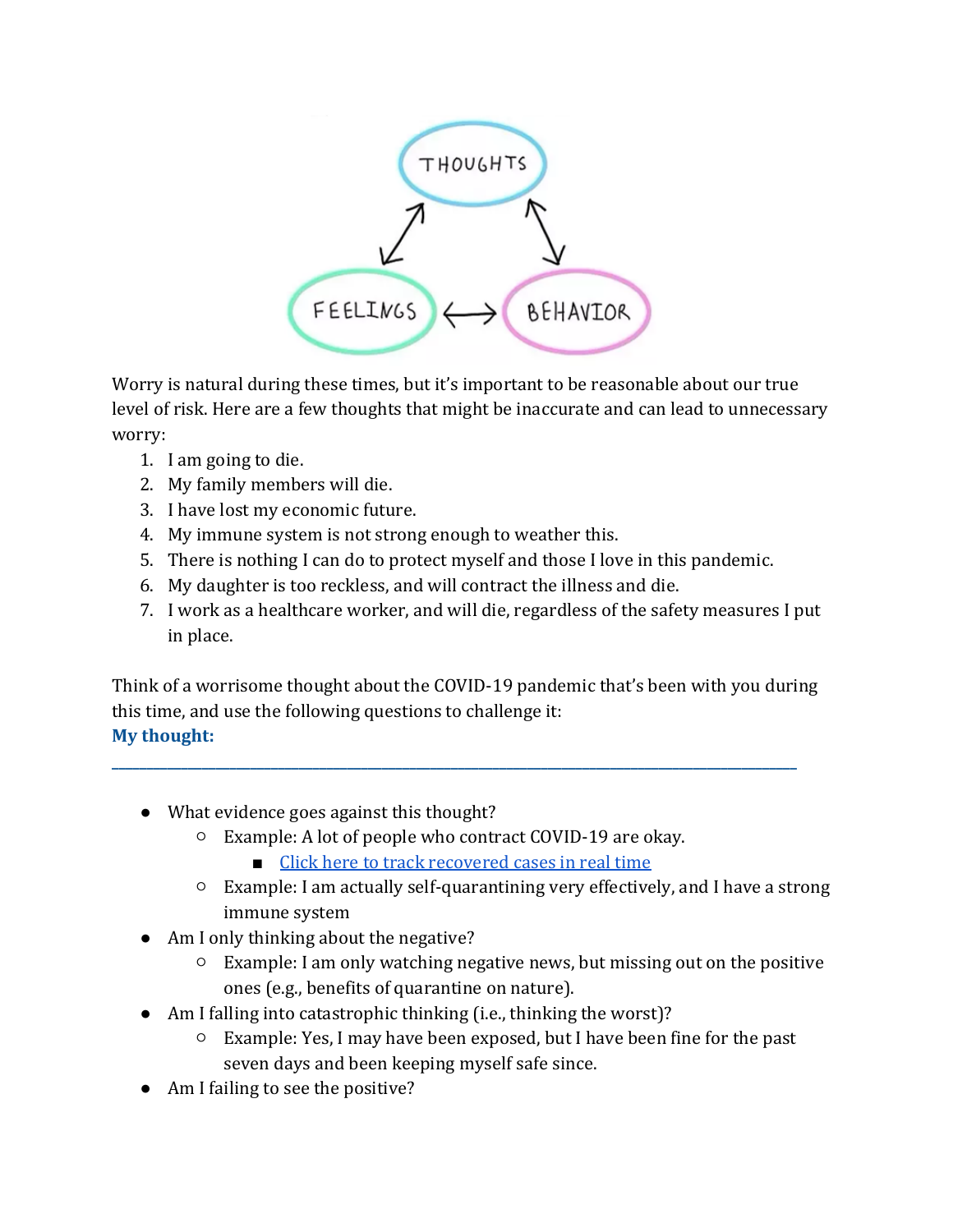- $\circ$  Example: Actually, yes, I'm fairly safe, and my family is there to help me during this difficult economic time.
- Are my thoughts based on feelings, rather than facts?
	- Example: Sometimes, yes. I do notice that when I'm distressed, I see the true risk of infection less accurately.
- In my relationships, am I reading other people's minds and jumping to conclusions?
	- $\circ$  Example: I do this sometimes, like the other day when I might have been unfair about thinking my spouse doesn't appreciate the importance of safety precautions.
- Am I exaggerating? Is it really so bad, or am I only seeing things in black and white?
	- $\circ$  Example: Maybe so. Even if I get COVID-19, chances of recovery are in my favor.
- Am I drawing conclusions without knowing all the facts?
	- $\circ$  Example: Maybe. I'm assuming that I will definitely be infected, even though I'm taking the recommended precautions and I'm currently in an area with lower confirmed cases.
- What are some other, helpful thoughts I could be thinking about?
	- $\circ$  Example: I actually do have some power in this situation, like I have some resources for keeping myself safe and healthy. I know what to do.

# *WHEN THINGS GET HARDER*

**Know the warning signs.** Our response to stress can look different for different people. Here are some common warning signs that your mental health may need attention:

PHYSICAL: Headaches; neck tension; GI/gastrointestinal problems; difficulty sleeping; lower (or greater) appetite; lower energy

PSYCHOLOGICAL/EMOTIONAL: Virus-related worries and insecurity; feelings of being overwhelmed by events, powerlessness; self-verbalization that does not always reflect reality; negative interpretation of things or daily events; feelings of discouragement, insecurity, sadness, anger, etc.

BEHAVIORAL: Difficulty concentrating; irritability or aggression; crying; withdrawal; difficulty making decisions; increased use of alcohol, drugs, and/or medication

What can you do if you notice these or other signs of emotional distress? Here are 3 (or more) things that I can do to cope even if I am by myself (e.g., write in **a journal**, move my body to some music, try meditation or breathing exercises):

- **1. \_\_\_\_\_\_\_\_\_\_\_\_\_\_\_\_\_\_\_\_\_\_\_\_\_\_\_\_\_\_\_\_\_\_**
- **2. \_\_\_\_\_\_\_\_\_\_\_\_\_\_\_\_\_\_\_\_\_\_\_\_\_\_\_\_\_\_\_\_\_\_**
- **3. \_\_\_\_\_\_\_\_\_\_\_\_\_\_\_\_\_\_\_\_\_\_\_\_\_\_\_\_\_\_\_\_\_\_**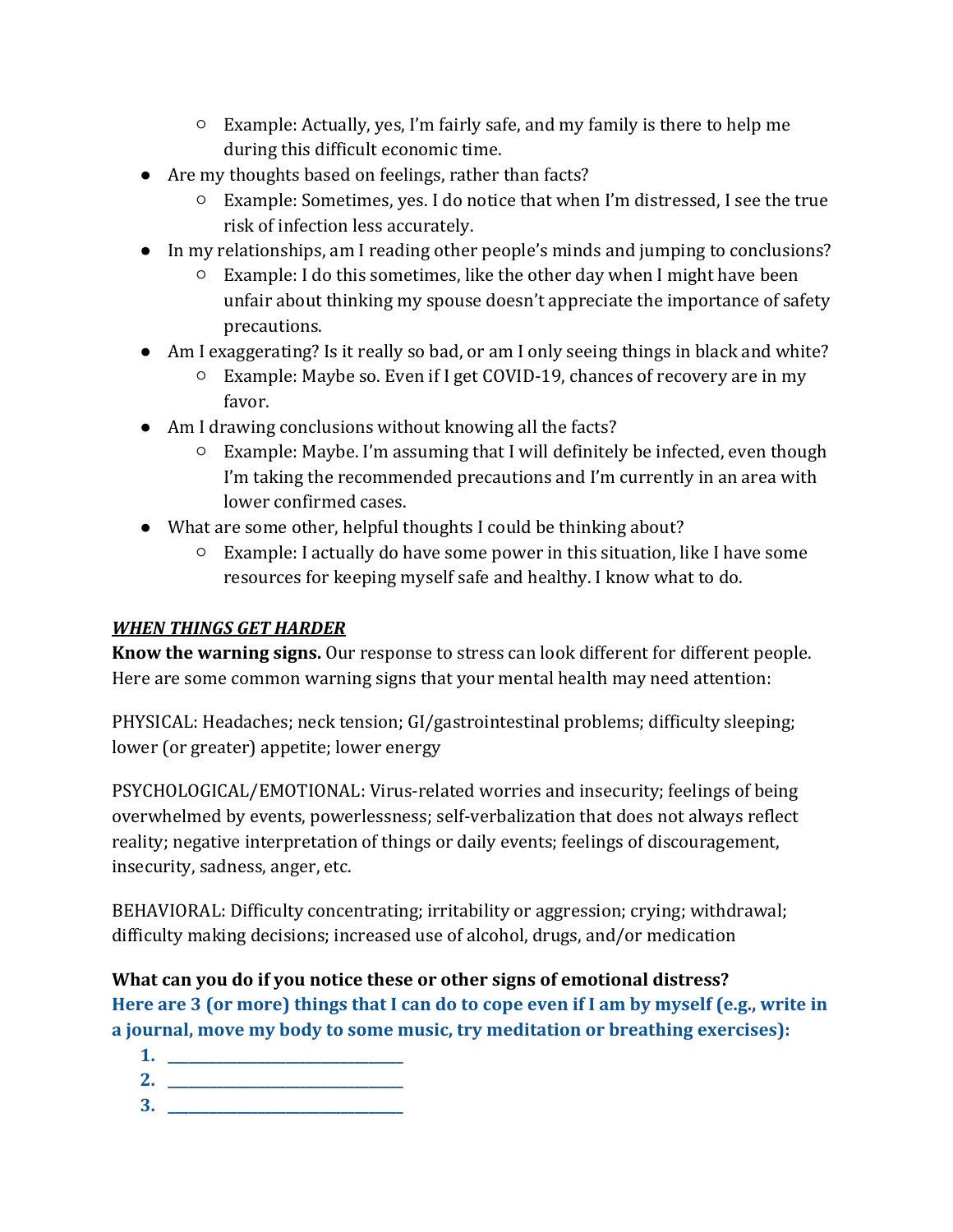Here are people I can reach out to for socializing (list with contact info):

- **1. \_\_\_\_\_\_\_\_\_\_\_\_\_\_\_\_\_\_\_\_\_\_\_\_\_\_\_\_\_\_\_\_\_\_**
- **2. \_\_\_\_\_\_\_\_\_\_\_\_\_\_\_\_\_\_\_\_\_\_\_\_\_\_\_\_\_\_\_\_\_\_**
- **3. \_\_\_\_\_\_\_\_\_\_\_\_\_\_\_\_\_\_\_\_\_\_\_\_\_\_\_\_\_\_\_\_\_\_**

Here are people I can reach out to for support, to talk about how I'm feeling (list with contact info):

- **1. \_\_\_\_\_\_\_\_\_\_\_\_\_\_\_\_\_\_\_\_\_\_\_\_\_\_\_\_\_\_\_\_\_\_**
- **2. \_\_\_\_\_\_\_\_\_\_\_\_\_\_\_\_\_\_\_\_\_\_\_\_\_\_\_\_\_\_\_\_\_\_**
- **3. \_\_\_\_\_\_\_\_\_\_\_\_\_\_\_\_\_\_\_\_\_\_\_\_\_\_\_\_\_\_\_\_\_\_**

## *WHEN I NEED MORE SUPPORT*

Professional, community-based, and governmental support can be helpful for many **people.** Scroll down to the **Resources** section for resources related to mental, physical, and financial health.

## TALKING WITH CHILDREN DURING THE COVID-19 PANDEMIC

As children and youth hear about the COVID-19 pandemic, they can feel just as nervous, scared, confused, or worried as adults. However, children and youth express emotions differently than adults. Therefore, it is important to know when a child needs help.

## **Possible Stress Responses in Children**

- Infants and **toddlers** do not completely understand when something bad is happening. However, they may sense changes in their caregivers' mood and behavior. They may express this through crying, or hyperactive, aggressive, or withdrawn behavior.
- **Children, 3-5 years old,** may be able to understand the effects of COVID-19. If they are very upset, they may have trouble adjusting to their new routines. As such, they may rely on adults for support more than usual.
- **Children, 6-10 years old,** may have trouble paying attention and struggle with schoolwork during the current transition to online instruction. Some may become aggressive for no apparent reason. Others may act younger than their age, by asking to be fed or dressed by their parents or caregivers.
- Youth and Adolescents, 11-19 years old, may struggle to cope with the anxiety that may be associated with hearing and reading news of COVID-19. Older teens may deny their reactions to themselves and their caregivers. They may respond with a routine "I'm okay" or even silence when they are upset. They may also experience some physical symptoms because of anxiety about the pandemic. Some may start arguments at home and/or at school, resisting any structure or authority.

## **How to Support Children During the COVID-19 Pandemic:**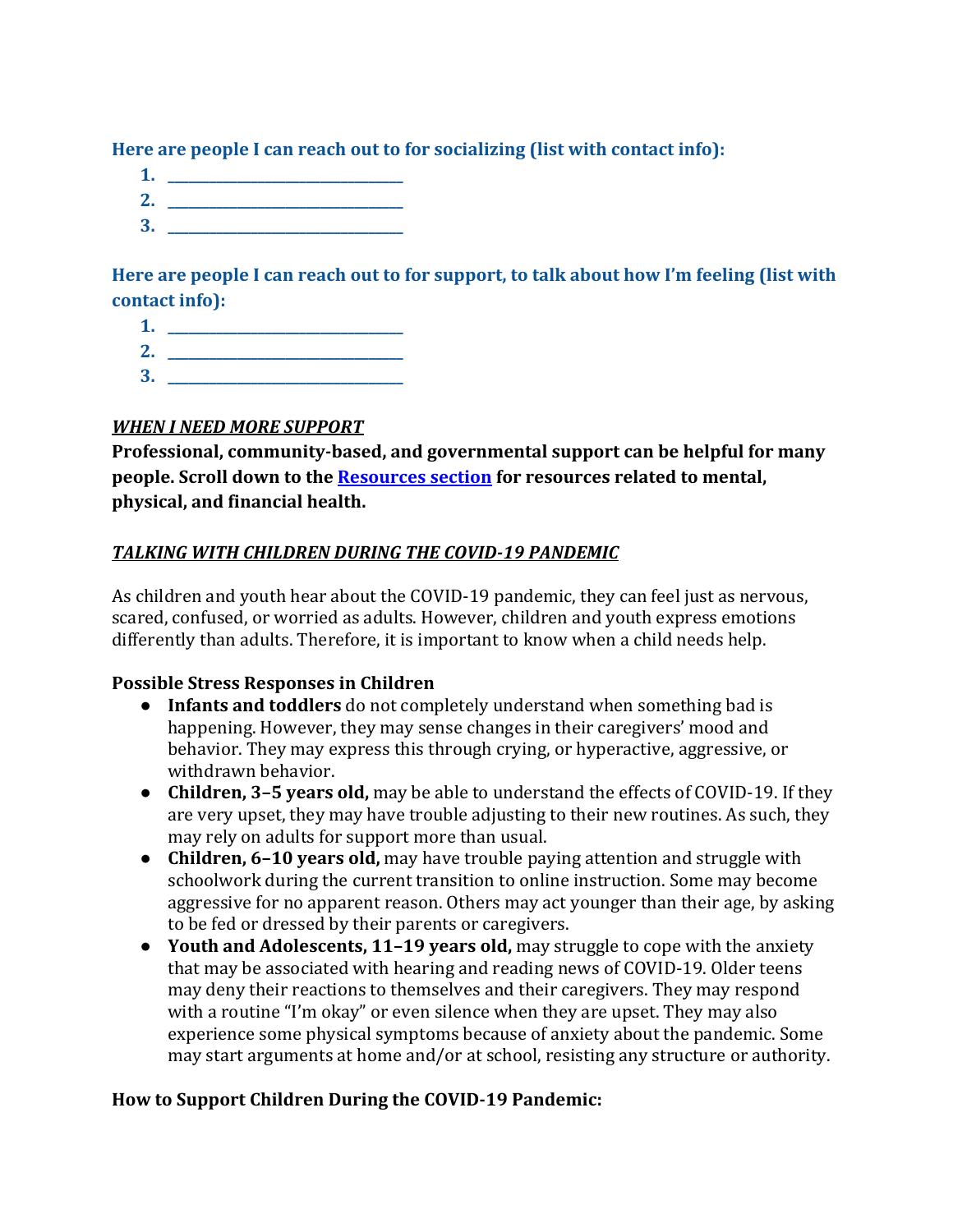- Be attentive and listen. Children may need help expressing their emotions through conversation, writing, drawing, playing, and singing. The majority of children want to talk about things that make them anxious and cause them stress and may simply need the opportunity. Accept their feelings and tell them it is okay to feel sad, upset, or stressed. Crying is often a way to relieve stress and grief.
- **Allow them to ask questions.** Ask your teens what they know about COVID-19. What are they hearing about COVID-19? Try to watch news coverage on TV or the Internet with them. Also, limit access so they have time away from reminders about COVID-19; although limiting access to older children may prove difficult, access may be limited by encouraging positive activities. Don't let talking about the pandemic take over the family or classroom discussion for long periods of time.
- Encourage positive activities. Adults can help children and youth see the good that can come out of the pandemic. Heroic actions, families, neighbors, and friends who are assisting with the response to the pandemic, and people who take steps to prevent the spread of all types of illness, such as hand washing, are examples. Children may better cope with the pandemic by helping others. They can write caring letters or emails to those who have been sick or lost family members to illness. They can be a source of support to their friends (at a distance). Children may also be encouraged to have virtual play dates.
- Set a positive example of taking care of yourself, set routines, eat healthy meals, get enough sleep, exercise, and take deep breaths to handle stress. Adults can show children and youth how to take care of themselves. If you are in good physical and emotional health, you are more likely to be readily available to support the children you care about.

# **Tips for Talking with Children**

# **Infants, Toddlers, and Preschool Children, 0 - 5 years old**

- Speak to them calmly, in a way they can understand.
- Tell them that you always care for them and will continue to take care of them, so they feel safe.
- Keep normal routines, such as eating dinner together and having a consistent bedtime.

# **Early Childhood to Adolescence, 6 - 19 years old**

- Ask your child or the children in your care what worries them and what might help them cope.
- Offer comfort with gentle words or just be present with them.
- Spend more time with the children than usual, even for a short while.
- If your child is very distressed, excuse him or her from chores for a day or two.
- Encourage children to have quiet time or to express their feelings through writing or art.
- Encourage children to participate in recreational activities so they can move around and play with others.
- Address your own anxiety and stress in a healthy way.
- $\bullet$  Let children know that you care about them—spend time doing something special; make sure to check on them in a nonintrusive way.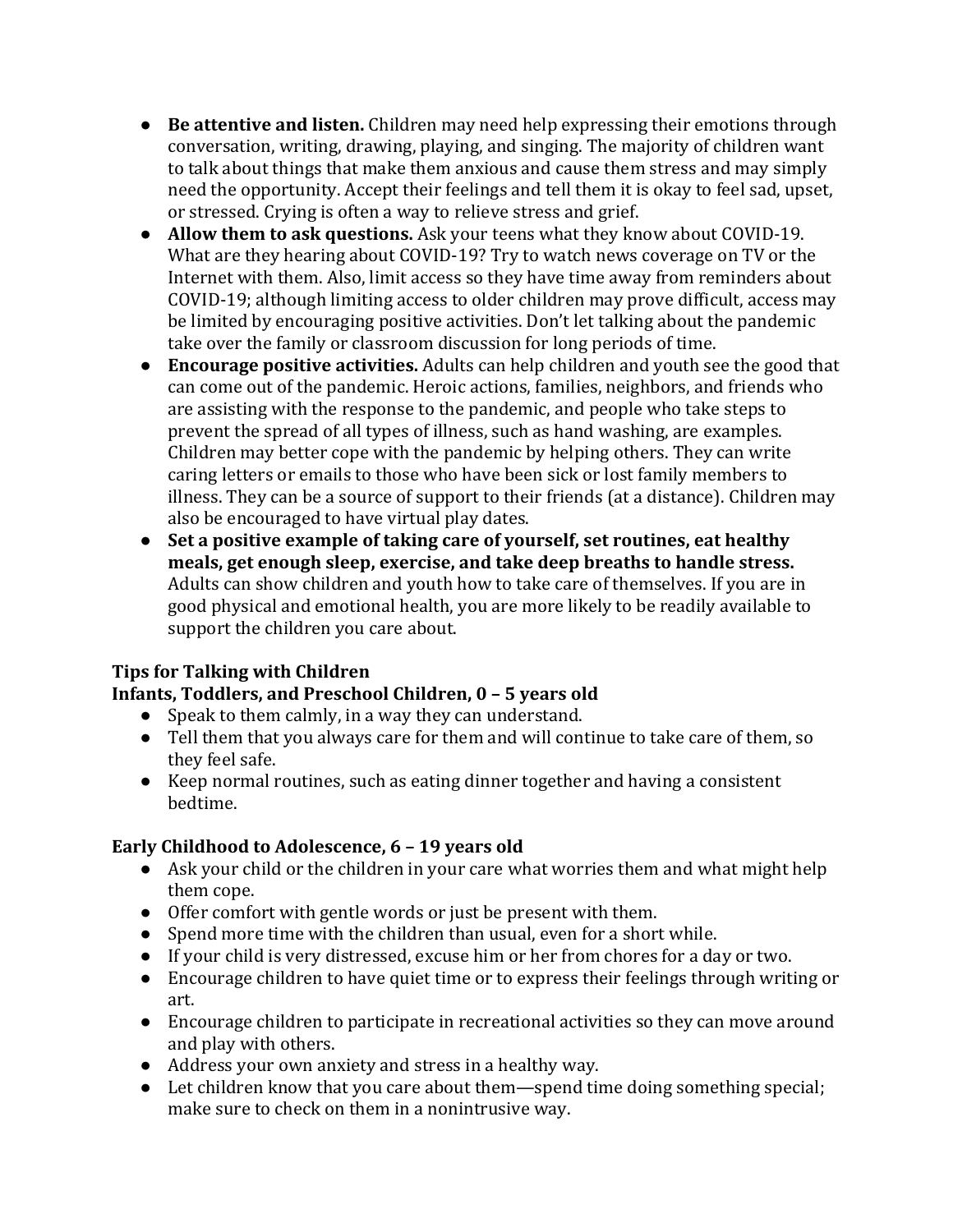• Maintain consistent routines, such as completing homework and playing games together.

Much of this information came from the **National Commission on Children and Disasters.**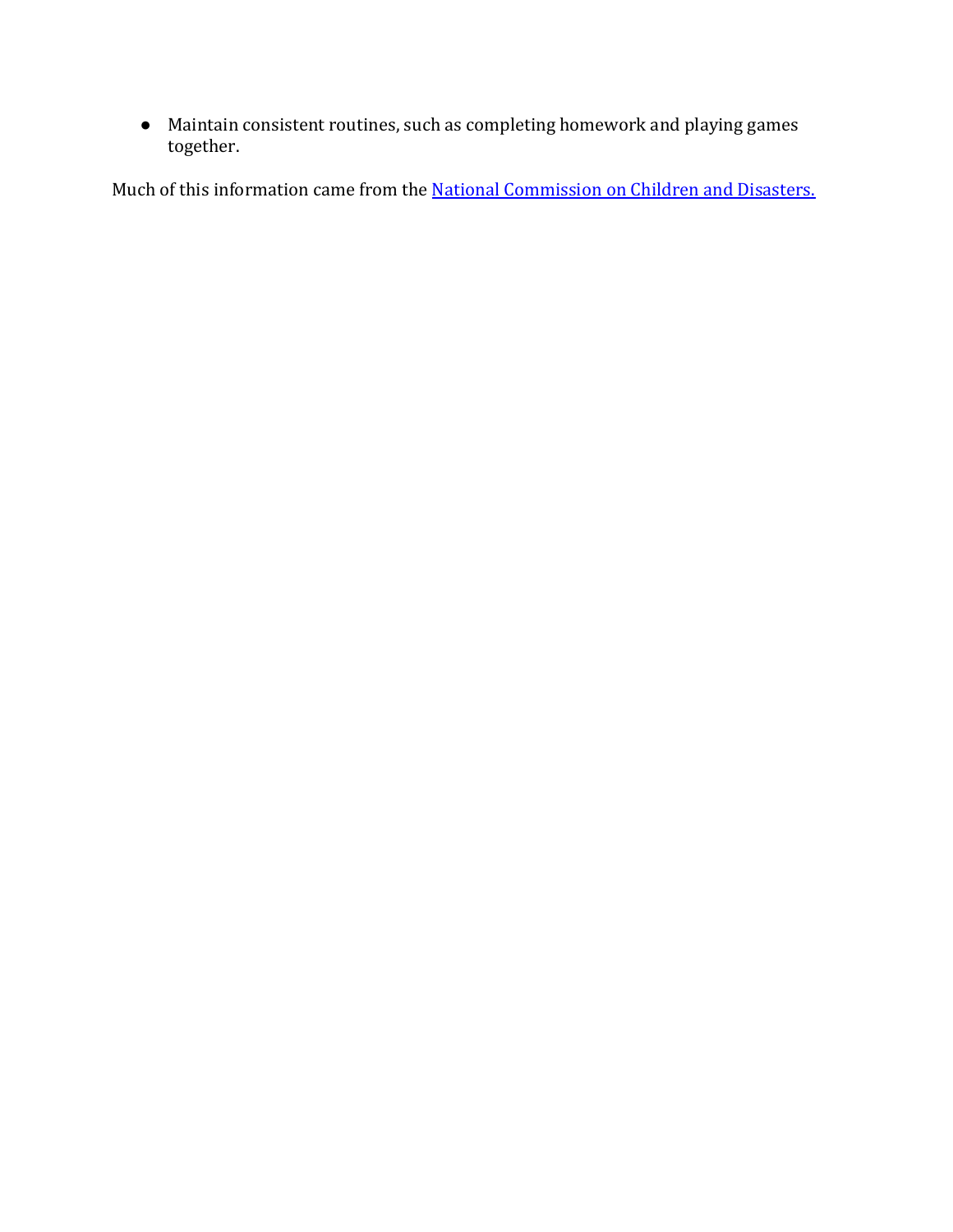#### **SECTION III: RESOURCES**

*This* section is meant to give you some good direction for resources in the Athens community, *the state of Georgia, and the nation more broadly. You'll find resources for your well-being* and mental health, resources for children and families, resources for financial assistance during tough times, and resources for COVID-19 testing and tracking. We will be updating this section periodically to keep it current.

## **Mental Health Resources in Georgia**

- Georgia Crisis and Access Line
	- $\circ$  If you are in a crisis or need advice for someone in a crisis, call 800-715-**4225.** They have a team of crisis-trained counselors standing by and access to any information or resources you might need, including a team who can be brought on-site in a crisis.
- Advantage Behavioral Health Crisis Stabilization Unit
	- $\circ$  The Crisis Stabilization Unit (CSU) is a 30-bed unit offering short-term residential stabilization services for individuals with psychiatric and/or substance abuse disorders. Individuals are accepted on a voluntary or an involuntary basis. 240 Mitchell Bridge Road, Athens, GA, 30606
- Crisis Text Line
	- $\circ$  Anyone in Georgia experiencing an emotional crisis can **text GA to 741741** to communicate with a trained Crisis Counselor. Children and Teens are especially welcome. The service is free, confidential and available 24/7.
- UGA Health Insurance
	- $\circ$  Students enrolled in the UGA Student Health Insurance have access to licensed therapists and psychologists at no charge. Visit www.telehelp4students.com to start seeing a counselor.

#### **General Mental Health Resources**

- **UHCSR Emotional-Support Help Line**
	- $\circ$  To support students who may be experiencing anxiety or stress following the recent developments around COVID-19, UHCSR is offering an Emotional-Support Help Line, through Optum, providing access to specially trained mental health specialists. Optum's toll-free help line number, **866-342-6892**, will be open  $24/7$ , for as long as necessary. The service is free of charge to all students.
- Free Guided Meditation Sessions
- Healthcare Workers: Free Access to Headspace App
	- $\circ$  Headspace just announced that they are providing free access to healthcare workers during this time
- **SAMHSA's Disaster Distress Helpline**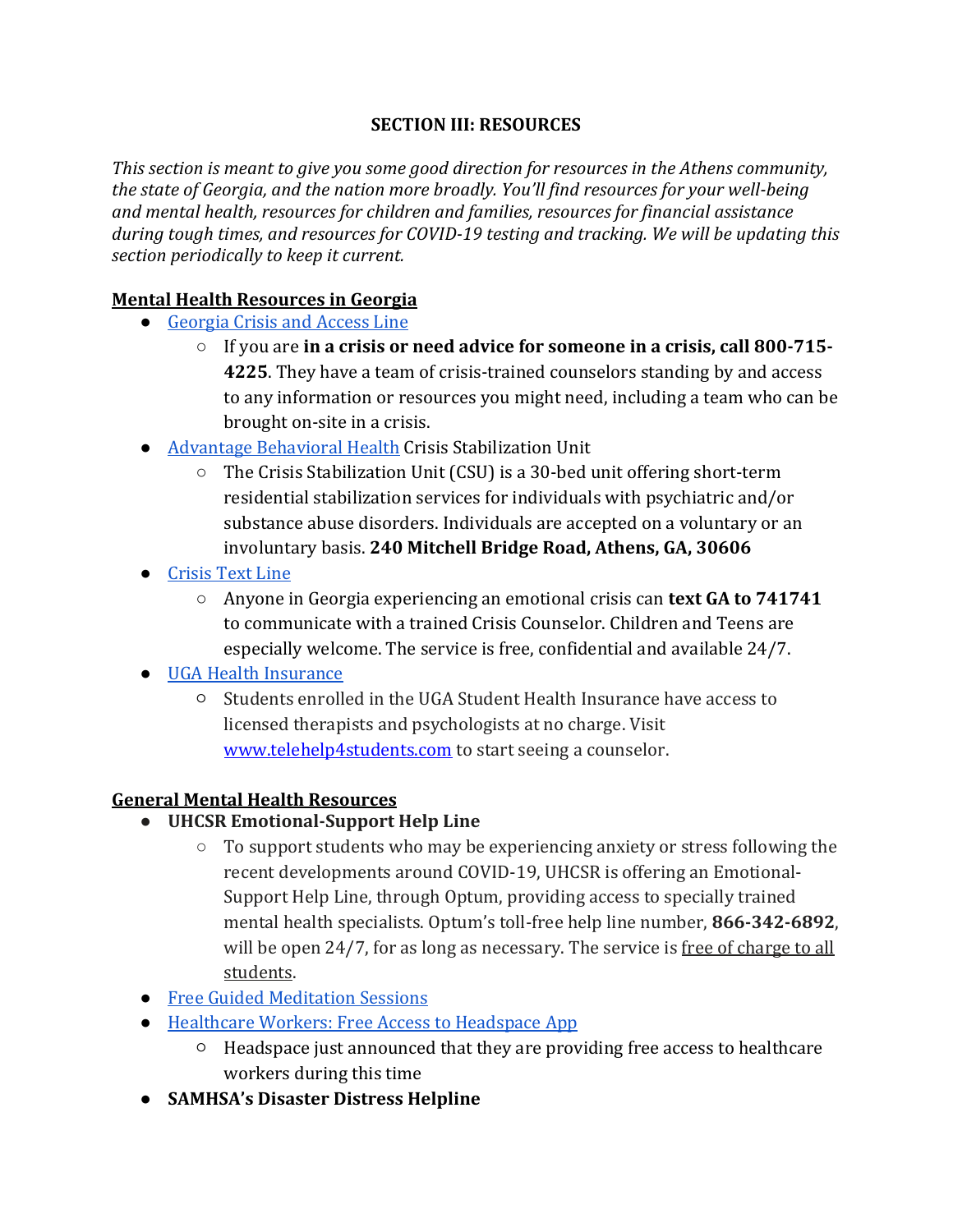- $\circ$  Toll-Free: -877-SAMHSA-7 (1-877-726-4727) English and Español
- o SMS: Text TalkWithUs to 66746
- SMS (español): "Hablanos" al 66746
- TTY: 1-800-846-8517

## • 24/7/365 Treatment Referral Information Service in English and Español

- Toll-Free: 1-800-662-HELP
- **National Alliance on Mental Illness**
	- COVID-19 (Coronavirus) Information and Resources from National Alliance on Mental Illness - https://www.nami.org/getattachment/About-NAMI/NAMI-News/2020/NAMI-Updates-on-the-Coronavirus/COVID-19- Updated-Guide-1.pdf
	- $\circ$  This includes online communities that may be helpful to people.

## ● **National Suicide Hotlines**

- $\circ$  Available to anyone in suicidal crisis or emotional distress
- Suicide Prevention Lifeline: 1-800-273-TALK
- 1-800-SUICIDE: 1-800-784-2433
- **National Suicide Chats**
	- https://www.imalive.org
	- https://suicidepreventionlifeline.org/chat/

## **Resources for Children and Families**

- **Child Welfare Information Gateway**
	- Toll-Free: 1-800-4-A-CHILD (1–800–422–4453)
- **•** Darkness to Light
	- www.darkness2light.org
	- $O$  (866) FOR-LIGHT (367-5444)
	- $\circ$  Darkness to Light provides programs that raise awareness on the prevalence and consequences of child sexual abuse by educating adults about preventing, recognizing and reacting responsibly to child sexual abuse.

# ● **Prevent Child Abuse America**

- www.preventchildabuse.org
- Information and Referral Hotline: 1-800-CHILDREN (1-800-244-5373)
- Prevent Child Abuse America builds awareness, provides education and inspires hope to everyone involved in the effort to prevent child abuse.

# ● **National Child Abuse Hotline**

- $0$  1-800-422-4453
- www.childhelp.org
- **National Domestic Violence Hotline**
	- 1-800-799-7233
	- www.ndvh.org
- **Rape, Abuse & Incest National Network**
	- $0.1 800 656 4673$
	- www.rainn.org
- **National Teen Dating Abuse Helpline**
	- 1-866-331-9474